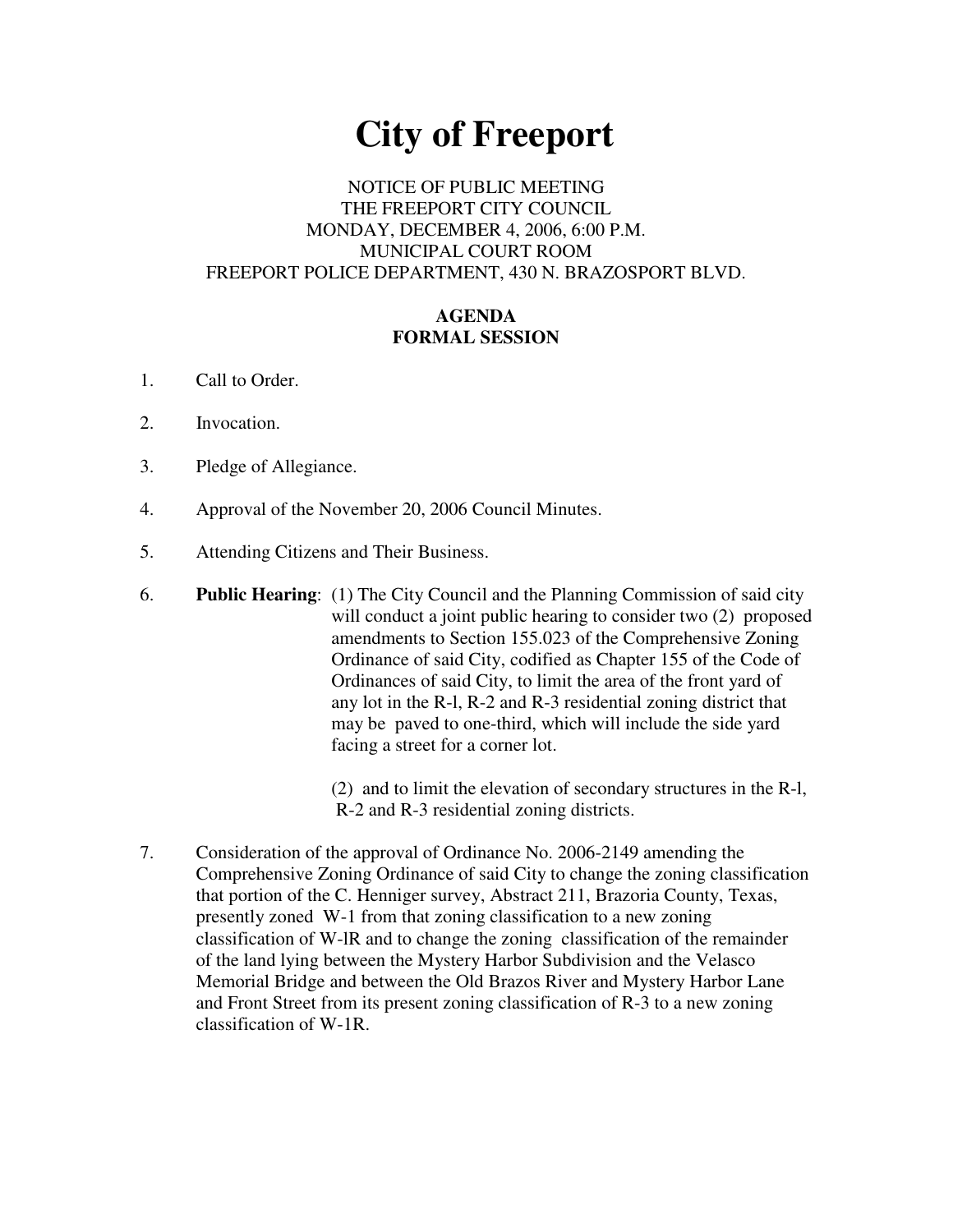- 8. Consideration of the approval of Ordinance No. 2006-2150 reducing the Extraterritorial Jurisdiction of said City to exclude 956.30 acres of land adjacent to the right descending bank of Bastrop Bayou, between old state Highway 288 and FM Highway 523.
- 9. Consideration of the approval of Resolution No. 2006-2028 requesting the members of the 80<sup>th</sup> Legislative Session of the State of Texas support increased funding for the Texas Recreation & Parks account local park grant program and the Texas State Park System.
- 10. Consideration of the approval of canceling December l8, 2006, Council Meeting and rescheduling January 1st, &  $15^{th}$ , 2006 to January  $2^{nd}$  &  $16^{th}$ , 2006 to observe the holidays.
- 11. Consideration of the approval of purchasing hand held radios for the Freeport Police Department.
- 12. Consideration of the approval of purchasing a fire truck for the Freeport Fire/EMS Department.
- 13. Consideration of the approval of selling the City's interest at Block 183, Lot 7, Freeport Townsite, (4201-1859-000) known as 1723-1725 West 8<sup>th</sup> Street.
- 14. Consideration of the approval of selling the City's interest at Block 25, Lot 9, Freeport Townsite,  $(4200-0322-000)$ , known as 230 East  $8<sup>th</sup>$  Street.
- 15. Consideration of the approval of selling the City's interest at Block 28, Lot l6 thru 23, 2006, Velasco Townsite, (98110-0341-000), known as 503-517 South Ave. C.
- 16. Consideration of the approval of selling the City's interest at Block 26, Lot 9, Velasco Townsite, (8110-0309-000), known as 518 South Ave. D.
- 17. Consideration of the approval of selling the City's interest at Block 75, Lot 8, Freeport Townsite, (4200-0715-100), known as 503 West 5<sup>th</sup> Street.
- 18. Consideration of the approval of awarding the bids on the following described land:
	- Block 4, Lot 16, Brazos Terrace
	- Block 588, Lot 1, Velasco Townsite
	- Block 600, Lot 19, Velasco Townsite
	- Block 600, Lot 22 & 23, Velasco Townsite
	- Block 600, Lot 24, Velasco Townsite
	- Block 727, Lot 11, Velasco Townsite
- 19. Consideration of the approval of leasing a portion of the old service center on 537 Terminal Street to Freeport Marina L.L.P.